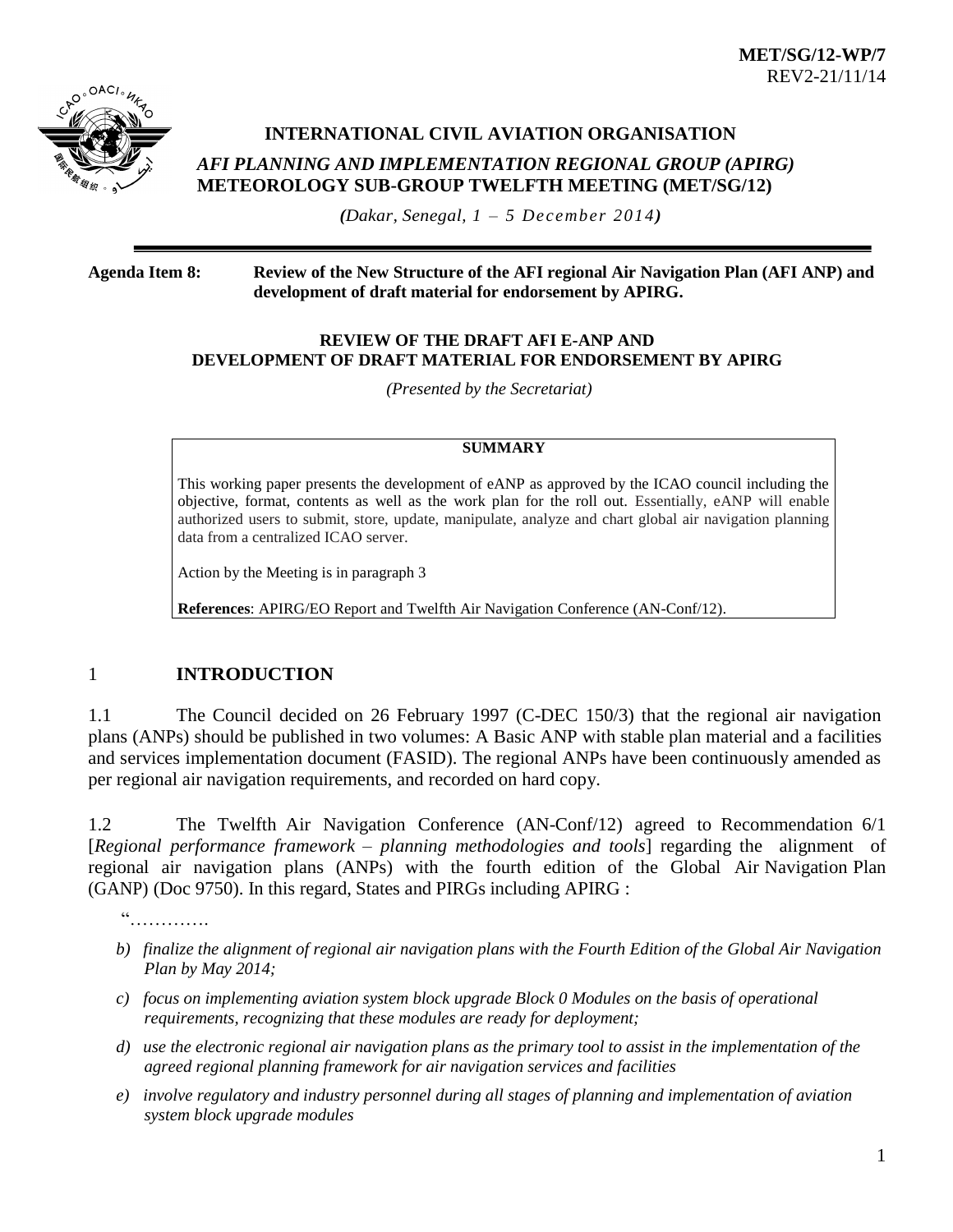*f) develop action plans to address the identified impediments to air traffic management modernization as part of aviation system block upgrade planning and implementation activities*

*………."*

1.3 The ICAO Secretariat therefore, established an Ad-hoc working group (eANP WG), composed of a representative from each Regional Office and ICAO Headquarters, to make proposals for changes to the regional ANPs which included the development of a new structure, format and content of the ANP.

1.4 The eANP WG reviewed the limitations of the current regional ANPs and agreed that they could be updated and approved based on the new developments in air navigation, including the outcome of the AN-Conf/12 and the revised GANP.

1.5 The eANP WG recognized that regional ANPs were still needed and represented the bridge between, from one side, the global provisions in the ICAO Standards and Recommended Practices (SARPs) and the GANP, and from the other side, the States' national plans and actual implementation. In this regard the Secretariat WG considered the following:

- a) the ANPs have so far been developed to set forth, in detail, the facilities, services and procedures required for international air navigation within a specified region(s). They also contained planning and guidance material. It was noted that based on a Council decision (Eighth Meeting of its 131st Session refers), the monitoring of the implementation status of air navigation facilities and services was not part of the scope and objectives of the current ANP;
- b) based on Recommendation 1/2 of the AN-Conf/12, and taking into consideration the new developments related to the performance based approach, the aviation system block upgrades (ASBU) methodology, etc., it was agreed that the new ANP should also include elements related to the monitoring of the status of implementation, at least related to the ASBU modules;
- c) a clear separation between the mandatory requirements and the optional/selective or preferable implementation scenarios based on the ASBU methodology should be included in the ANP; and
- d) the need to identify the elements included in the current ANPs which were no longer required.

# **2. DISCUSSION**

2.1 The eANP WG had two (2) face-to-face meetings (Paris, France, 4-8 February 2013; and Montréal, Canada, 18-22 November 2013), six (6) teleconferences of its Steering Committee (SC) (25 March, 3 June, 27 August and 31 October 2013, 26 March and 16 April 2014) and one (1) teleconference of the whole WG members (5 September 2013). Most of the work was conducted through emails among the Secretariat WG members.

*Objective and purpose of regional air navigation plans (ANPs)*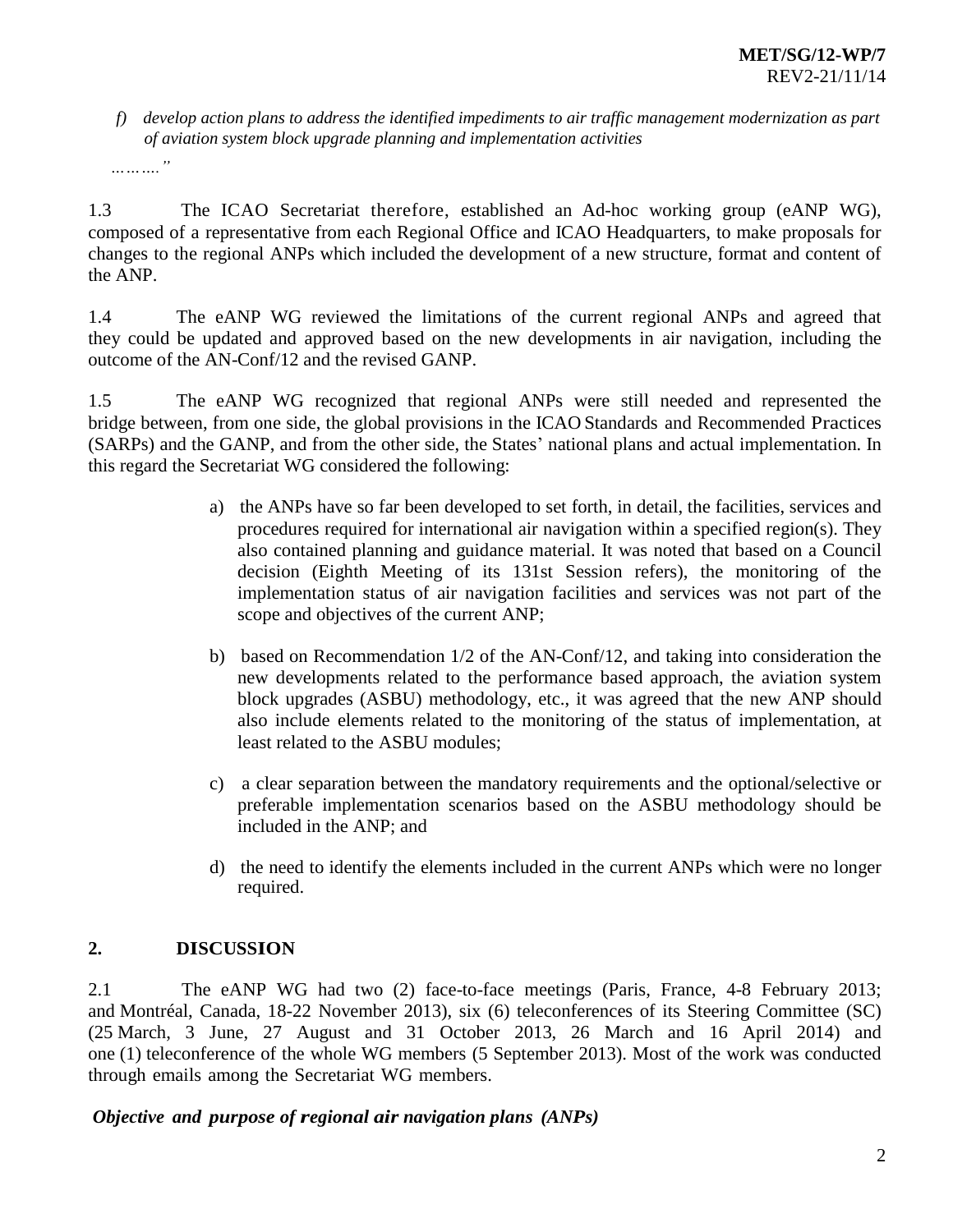- 2.2 The objective and purpose of the regional ANPs are as follows:
	- a) the ANPs provide for the planning and implementation of air navigation systems within a specified region(s), in accordance with the agreed global and regional planning framework. They are developed to meet those needs of specific areas not covered in the worldwide provisions. The development and maintenance of the ANPs is undertaken by ICAO planning and implementation regional groups (PIRGs) with the assistance of the ICAO Secretariat;
	- b) the ANPs are used as a repository document for the assignment of responsibilities to States for the provision of air navigation facilities and services within a specified area in accordance with Article 28 of the Convention on International Civil Aviation (Doc 7300);
	- c) the ANPs contain requirements related to the facilities and services to be implemented by States in accordance with regional air navigation agreements. The procedural parts of ANPs are published in the ICAO Regional Supplementary Procedures (SUPPs) (Doc 7030);
	- d) the ANPs contain provisions that States can follow in programming the provision of their air navigation facilities and services, with the assurance that facilities and services furnished in accordance with the plan will form with those of other States an integrated system adequate for the foreseeable future;
	- e) the ANPs may serve as a basis for air navigation service charges which are levied for services provided or made available to users, in accordance with ICAO's Policies on Charges for Airports and Air Navigation Services (Doc 9082) and ICAO Manual on Air Navigation Services Economics(Doc 9161); and
	- f) the ANPs support the performance-based approach to planning adopted by ICAO to measure the efforts made by States in implementing the agreed requirements.

### *Format and Table of Contents of the ANP*

2.3 ANP data related to air navigation facilities and services can be classified as stable, dynamic or flexible. In this regard, it was agreed that the new ANP should be composed of three volumes:

- a) Volume I should contain stable plan elements, the amendment of which require approval by the Council, related to:
	- assignment of responsibilities;
	- mandatory requirements subject to regional agreement; and/or
	- additional requirements specific to the region which are not covered in SARPs.

*Note. — The following is a non-exhaustive list of such elements:*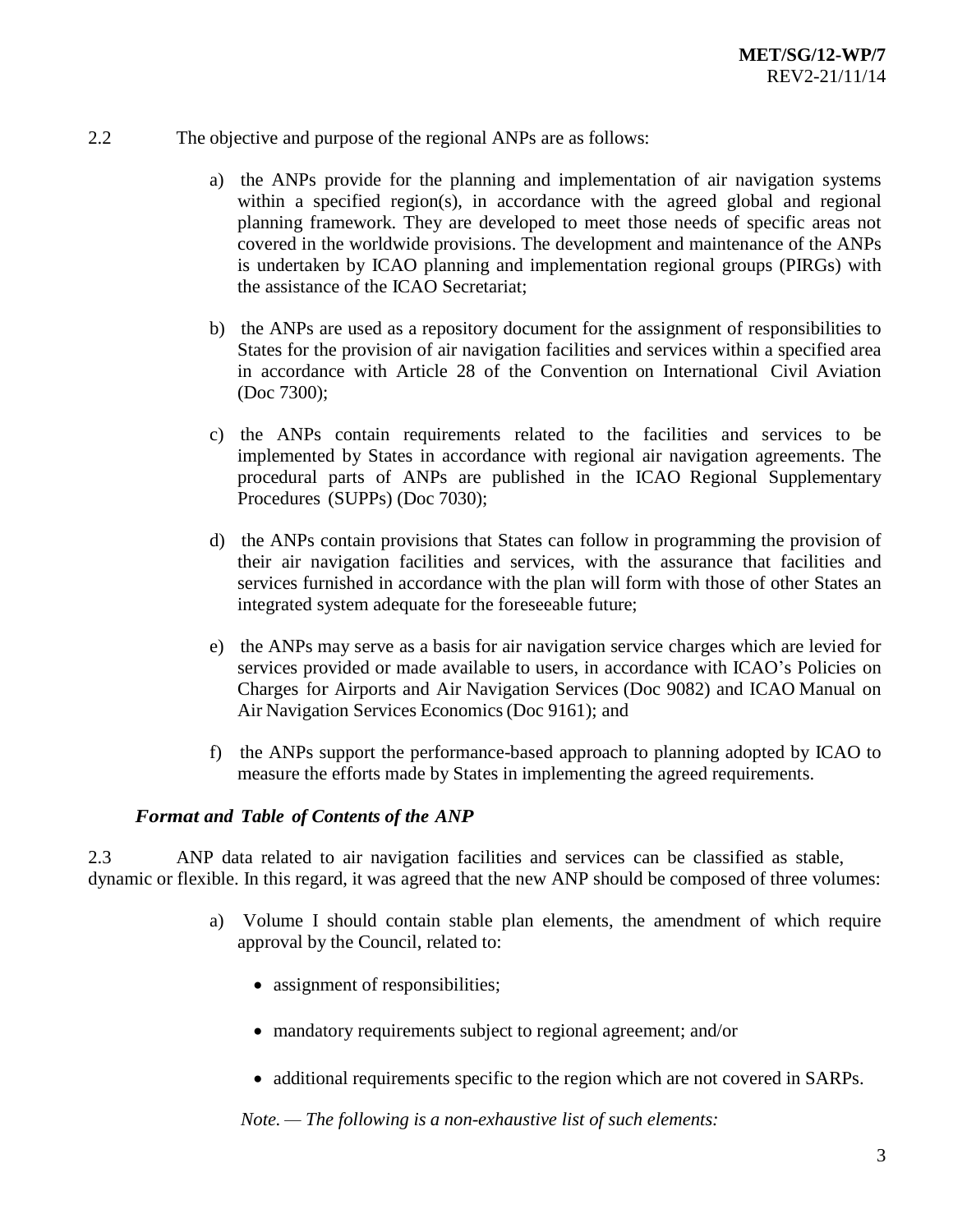*-flight information regions (FIR) boundaries (table and charts), -search and rescue regions (SRR) boundaries (table and charts), -volcanic ash advisory centres (VAAC), -tropical cyclone advisory centres (TCAC), -volcano observatories (VO).*

- b) Volume II should contain dynamic plan elements, the amendment of which does not require approval by the Council (approval is by regional agreement involving the relevant PIRG), related to:
	- assignment of responsibilities;
	- mandatory requirements subject to regional agreement; and/or
	- additional requirements specific to the region which are not covered in SARPs.

Note. — The following is a non-exhaustive list of such elements:

-*major traffic flows; -ATS route network; -meteorological watch offices (MWO); -secondary surveillance radar (SSR) codes; -five-letter name-codes; -VOLMET broadcasts*.

c) Volume III should contain dynamic/flexible plan elements providing implementation planning guidance for air navigation systems and their modernization taking into consideration emerging programmes such as the ASBUs and associated technology roadmaps described in the GANP. The ANP Volume III would also include appropriate additional guidance, particularly with regard to implementation, to complement the material contained in the ANP Volumes I and II. The amendment of Volume III would not require approval by the Council (approval of Part II is under the responsibility of the relevant PIRG).

### *Description of the contents of the eANP*

2.4 The general structure of the technical Parts of Volumes I and II (AOP, CNS, ATM, MET, SAR and AIM) would consist of:

- introduction;
- general regional requirements; and
- specific regional requirements.

2.5 It is to be noted that the Section "General Regional Requirements" would be harmonized for all regions. Accordingly, an amendment of the provisions (text and table templates) in "General Regional Requirements" would lead to amendment of the eANP of all regions.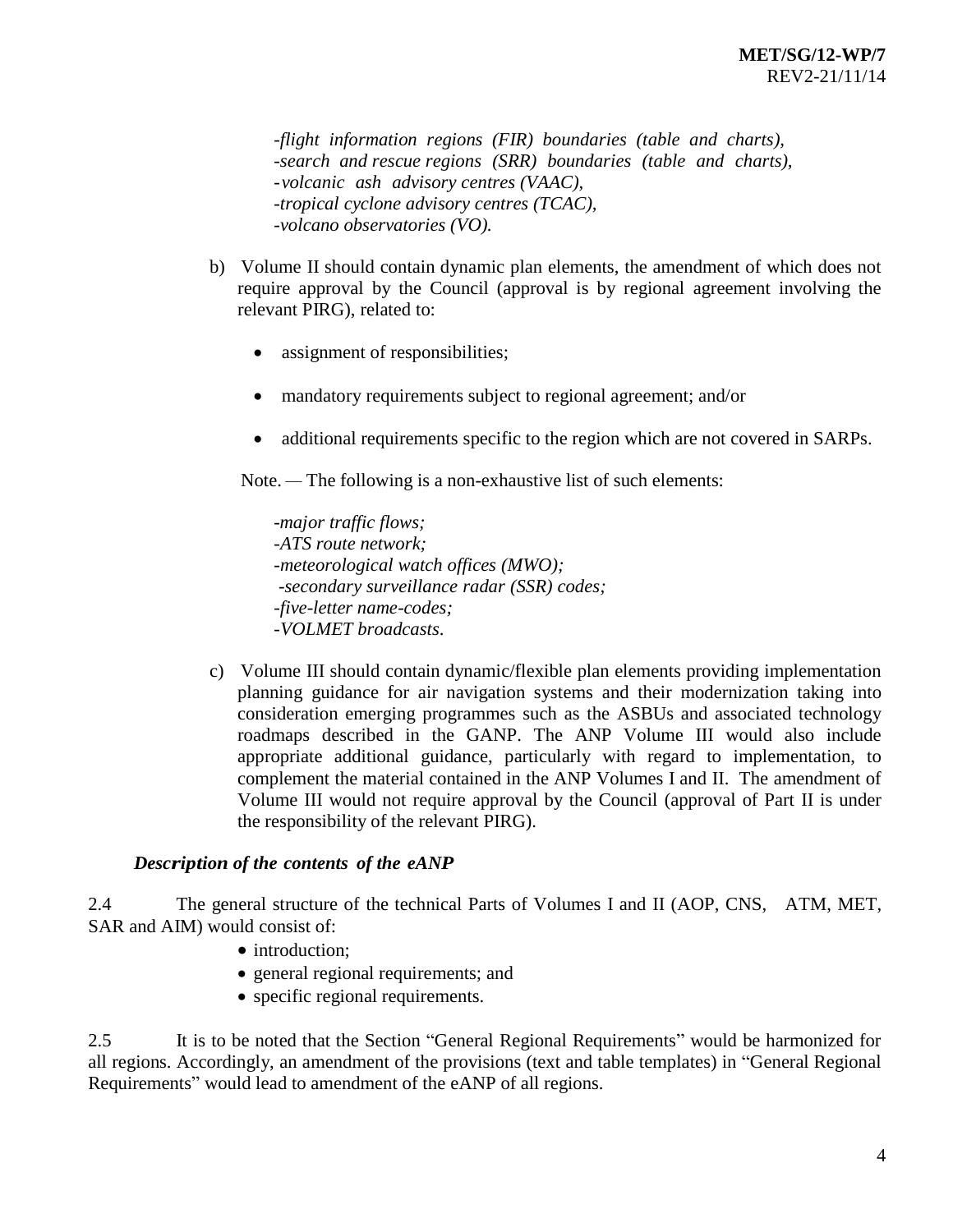2.6 It is highlighted that, the Statement of Basic Operational Requirements and Planning Criteria (BORPC) is not included in the new eANP, as with the revised GANP, because it repeated information published in other ICAO publications and was considered duplication as well as obsolete.

2.7 The BORPC was replaced with the "General" and "Specific" requirements in Volumes I and II that include the relevant planning principles of BORPC to be retained in the ANP. With regard to the table/database on ATS Routes, it was agreed that the PIRGs would decide on the need for a table/database and/or Chart on ATS Routes for their regions and on the associated mechanisms for maintaining this table/database under Specific Regional Requirements of Part IV – ATM of Volume II.

2.8 The information contained in Volume III would be related to implementation monitoring, planning and/or guidance. The structure of Volume III would be kept simple, consisting of:

- a) Part  $0$  Introduction;
- b) Part I General Planning Aspects (GEN); and
- c) Part II Air Navigation System Implementation.

2.9 A table for inclusion in Part I of Volume III to define a minimum set of implementation indicator(s), based on the SMART criteria (specific, measurable, achievable, relevant and time bound), for each of the 18 ASBU Block 0 modules and to include other information as deemed necessary, for use in all regions. The details related to the monitoring of the ASBU modules, including the design of supporting enablers (tables/databases) would be left to the regions/PIRGs.

### **Procedure for amendment of the eANP**

2.10 A revised procedure for amendment of the eANP using a web-based platform is proposed. It is to be noted that the current Council-approved procedure for amendment of the Basic ANP (with minor changes) would be applicable to the new Volume I (approval by Council) and the current amendment procedure of the Facilities and Services Implementation Document (FASID) (with minor changes) would be applicable to Volume II (approval by regional agreement involving the relevant PIRG). The management and amendment of Volume III would be under the responsibility of the PIRGs. Nevertheless, the amendment of Parts 0 and I of Volume III should go through an inter-regional coordination mechanism and Part II would require approval under the responsibility of the relevant PIRG. The approved procedures for amendment for Volumes I, II and III will be found in **Appendix A** to this working paper.

2.11 It is highlighted that the endorsement of the ANP template, which includes the new procedure of amendment of the eANP, is the most important milestone in this process. The approval of the eANP of each region, based on the approved ANP template, would be accomplished with the transfer of the corresponding information from current volumes Basic and FASID to the new volumes I and II in accordance with the procedures for amendment.

# **Action plan for further development/approval of the eANP**

2.12 The development/approval of the eANP would be in accordance with the following action plan: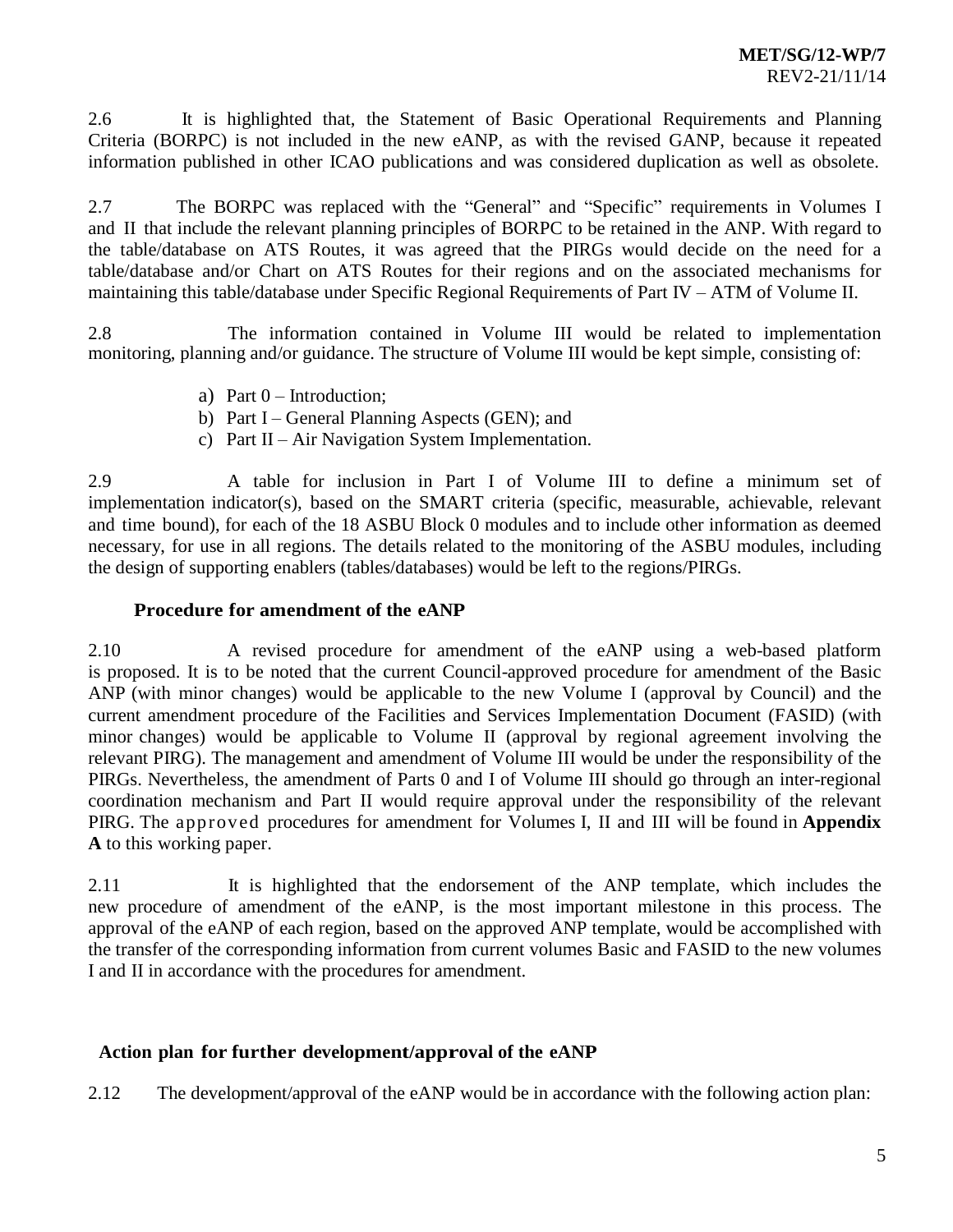| <b>ANP</b> volume           | eANP activity/task                                                                                                                                                                                                                                                                                         | <b>Responsible</b>                | Completion<br>date |
|-----------------------------|------------------------------------------------------------------------------------------------------------------------------------------------------------------------------------------------------------------------------------------------------------------------------------------------------------|-----------------------------------|--------------------|
| Vol I, II & III             | Population of eANP with existing data<br>completed                                                                                                                                                                                                                                                         | <b>Regional Offices</b>           | September 2014     |
| Vol I, II & III             | Agreement on the content of the eANP                                                                                                                                                                                                                                                                       | PIRGs/States                      | Mid 2015           |
| Vol I                       | Approval of Volume I of eANPs by<br>the Council                                                                                                                                                                                                                                                            | Regional<br>Offices/ANB           | End 2015           |
| Vol II                      | Approval of Volume II of eANPs by<br>regional agreement involving the<br>relevant PIRG                                                                                                                                                                                                                     | Regional<br>Offices/PIRGs         | End 2015           |
| Vol III                     | Development and approval of Part II<br>under PIRG responsibility. Inclusion<br>of Volume III on web-based platform.                                                                                                                                                                                        | Regional<br>Offices/<br>PIRGs/ANB | End 2015           |
| Consequential<br>amendments | Amendments to existing ICAO<br>documentation related to ANPs to<br>ensure harmonization, including the<br>Regional Office Manual, and review<br>of the applicability of the Uniform<br>methodology for the identification,<br>assessment and reporting of air<br>navigation deficiencies to the<br>new ANP | <b>ANB</b>                        | Mid 2015           |

# **Review of ICAO documentation referring to regional ANP**

2.13 The new ANP template, consequential amendments would be required to existing ICAO documentation referring to Regional ANPs to ensure harmonization. This work will be performed by the Secretariat.

2.14 In this regard, Dakar and Nairobi regional Offices have populated the Template of the AFI eANP in the fields of AOP, CNS, ATM, MET, SAR and AIM, The Secretariat populated the MET related AFI eANP proposed in WP/08 for the attention of the MET/SG.

# **3. Action by the Meeting**

3.1 The meeting is invited to

a) Note the new Regional Air Navigation Plan and associated procedures.